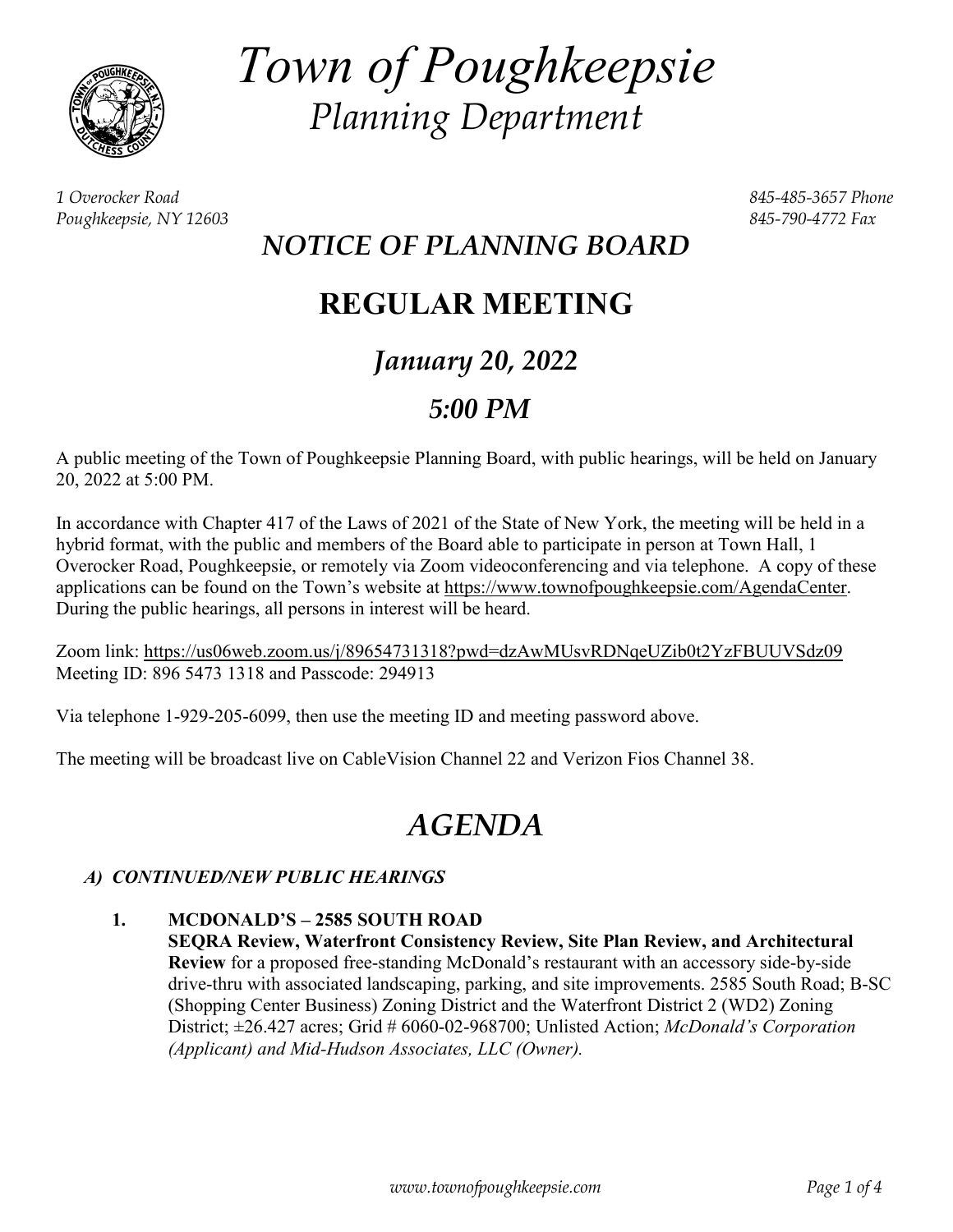*Town of Poughkeepsie Planning Department Planning Board Agenda January 20, 2022*

#### **2. VASSAR COLLEGE FACULTY APARTMENTS**

**SEQR Declaration of Lead Agency Intent and Site Plan Review** for proposed construction of a 51unit apartment building (four stories) with associated amenity center, solely as faculty housing, inclusive of demolition of one vacant existing residential structure, to be located adjacent to the existing Watson Faculty Apartments with access from Raymond Ave. 71-89 Raymond Avenue (Watson Road); Zoned IN (Institutional) District; Grid #6161-04-850460;  $\pm$ 39.98 acres; Unlisted Action; *T.C. Development Corp., Agent of Applicant; Vassar College, Applicant and Owner.*

#### **3. BRAGDON SUBDIVISION – 10 CONKLIN STREET**

**SEQRA Review, Waterfront Consistency Review, and Subdivision Review (Minor)** for the proposed subdivision of an existing lot into two (2) lots. Two lots to be served by public water and private sewer. 10 Conklin Street; R-20 (Residence, Single-Family 20,000 Square Foot) Zoning District and the Waterfront District 1 (WD1) Zoning District;  $\pm 1.56$  acres; Grid # 6057-07-577875; Unlisted Action; *Sara Bragdon (Applicant & Owner).*

#### **4. 42 AND 44 LAGRANGE AVE AMENDED SITE PLAN AND SPECIAL USE PERMIT**

**SEQRA Review, Amended Site Plan and Special Use Permit Hearing** for an application to amend an approved site plan and special use permit for a mixed-use development at 44 Lagrange Avenue consisting of a restaurant (ground floor) and three one-bedroom dwellings (second floor), with shared parking located at 42 Lagrange Avenue with an existing 2-family dwelling: Proposed revisions are related to 44 Lagrange Avenue building elevation raised by 3 feet, including new ADA handicap ramp, revised building access walks, steps and plantings. 42 and 44 Lagrange Avenue; Zoned ATC (Arlington Town Center); Grid #6161-12-899671 and -  $905673$ ;  $\pm$  0.17 and  $\pm$  0.08 acres; Unlisted Action (SEORA Negative Declaration for an uncoordinated review adopted 4/30/2020 and as amended 11/18/2021); *INP Real Estate LLC, Applicant and Owner.*

#### **5. POUGHKEEPSIE PLAZA – 2586-2600 SOUTH ROAD**

**SEQRA Review, Amended Site Plan Review, and Architectural Review** for exterior renovations as they relate to an existing tenant space. Proposed exterior renovations include removal of an existing loading dock platform and roof, minor parking reconfiguration in order to maintain existing parking counts, and exterior façade alterations. 2586-2600 South Road; B-SC (Shopping Center Business) Zoning District;  $\pm 14.56$  acres; Grid # 6160-01-057740; Type II Action; *Mauri Architects, PC (Applicant Architect) and Robert Mehlich, Poughkeepsie Plaza Mall, LLC (Owner).*

#### **6. ARLINGTON FARMS – MALABAR REALTY LLC**

**SEQRA Review, Special Use Permit and Site Plan Review, and Architectural Review** for proposed demolition of the existing structures on the site and the construction of a one-story gas station-convenience store (3,400 SF), gas canopy with eight gasoline filling positions, and other site improvements. 798-802 Dutchess Turnpike; Zoned B-H (Highway-Business) District;  $0.81 \pm$ acre; Grid # 6262-04-571014; SEQRA Negative Declaration adopted February 19, 2015,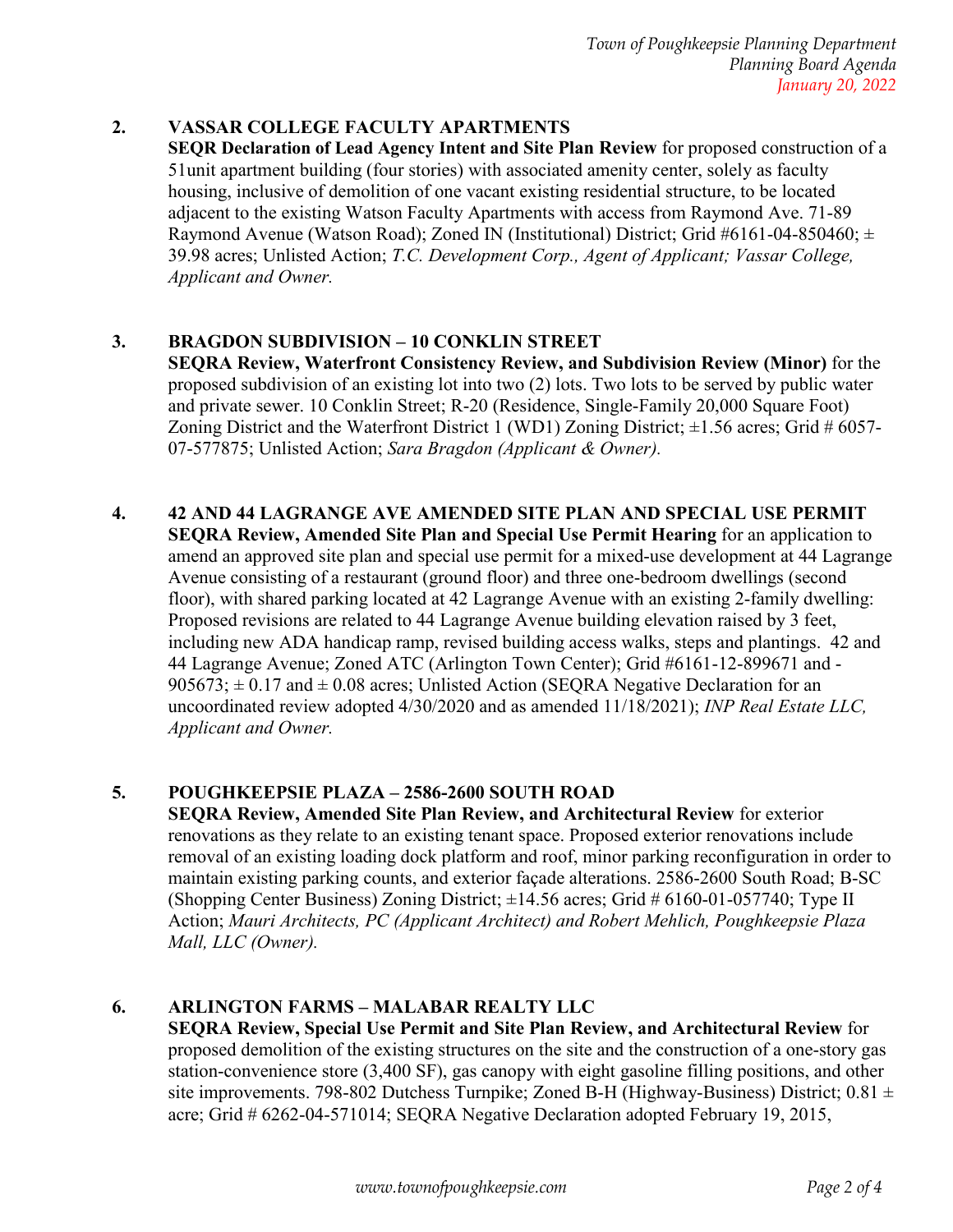conditional Site Plan approval granted December 17, 2015 (expired); *Malabar Realty, LLC, Owner. TO BE ADJOURNED*

#### **7. STEWARTS SHOP – 2245 SOUTH ROAD**

**Special Use Permit Review, Site Plan Review, and Architectural Review** for the construction of a new 3,696 square foot Stewart's Shop and a 2,440 square foot self-service gasoline canopy and fueling area. 2245 South Road; Zoned B-H (Highway Business) District;  $\pm$  0.949 acres; Grid # 6159-01-249880; Unlisted Action; *Stewart's Ice Cream, Co., Inc., Owner. TO BE ADJOURNED*

#### *B) MOTION TO ALLOW PUBLIC COMMENT ON REMAINING AGENDA ITEMS Comments limited to three (3) minutes.*

#### *C) PLAN REVIEWS*

#### **1. 9 LAGRANGE AVENUE**

**SEQRA Review, Special Use Permit Review, and Site Plan Review** for (1) the conversion of the existing two-family residence into three apartments; (2) the expansion of the second floor of the existing two-family residence; and (3) the replacement of the existing detached garage structure with a new two-car garage to include a second floor apartment, for a total of four (4) apartments on the property. 9 Lagrange Avenue; ATC (Arlington Town Center) Zoning District; ±0.17 acres; Grid # 6161-12-827713; Unlisted Action; *Mauri Architects, PC (Applicant's Architect) and D & A Poughkeepsie, LLC (Owner).*

#### **2. CENTRAL HUDSON KM TRANSMISSION LINE REPLACEMENT**

**SEQRA Review, Site Plan Review, and Floodplain Development Permit Review** to replace an existing electric transmission line, known as the "KM Line" at 69 kilovolts (kV) within an existing public utility right-of-way that traverses in a northwest direction from the border of the Myers Corners Substation on Myers Corners Road (Town of Wappinger), to the area just west of Victor Lane (Town of Poughkeepsie). The total length of the proposed replacement project is approximately  $\pm 2.8$  miles, with  $\pm 1.7$  miles within the Town of Wappinger and  $\pm 1.1$  miles within the Town of Poughkeepsie. Within the Town of Poughkeepsie, all parcels along this utility corridor are located in the R-20 (Residential, Single-Family 20,000) Zoning District; Within the Town of Wappinger, parcels along this utility corridor are located in the Airport Industry District, GB (General Business) District, R-40 (One-Family Residential District), R-80 (One-Family Residential District); and COP (Conservation Office Park) District; ±37.5-acre right-ofway; There are 59 parcels along this utility corridor; Type 1 Action; *Central Hudson Gas & Electric Corp., Applicant and Owners.*